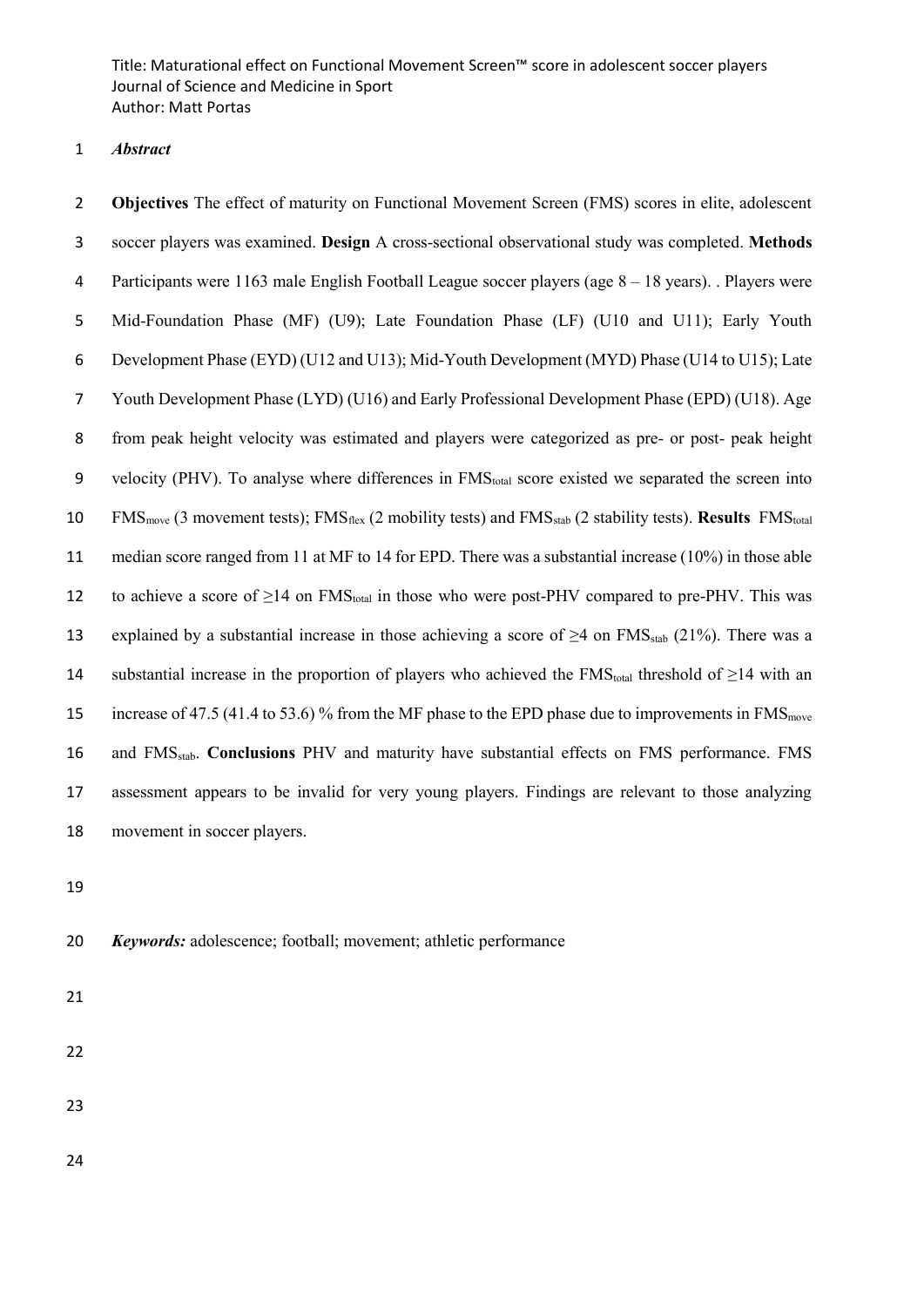#### 25 *Introduction*

26 Physical assessments of adolescents are useful because they can discriminate between elite and sub-27 elite performance<sup>1,2</sup> and are used to inform an adolescent's performance level and future potential.<sup>3</sup> 28 During adolescence individuals experience skeletal, neuroendocrine and sexual maturation 29 developments that make the assessment of physical performance and training prescription of young 30 athletes a complex process.<sup>4</sup> Each individual's timing and tempo for maturation varies, meaning 31 adolescents have unique biological ages.<sup>4</sup> Some performance tests are transiently affected by maturity 32 in age-matched adolescents, whereby more mature individuals perform better on the same test versus 33 their less mature counterparts.<sup>3,5</sup> Therefore, when interpreting these results it is appropriate to consider 34 an individual's maturity status and consider them in relation to biological age as opposed to 35 chronological age.<sup>4</sup> Failure to do this results in talent selection being biased towards the early 36 maturers.<sup>4,6</sup> Some physical performance measures, though, are not influenced by maturity status of the 37 adolescents.<sup>7</sup> Hence, to fully evaluate the results of a performance test in relation to talent identification 38 and development completed by adolescents it is essential to establish whether a test is biased by the 39 maturity status. Mirwald et al.<sup>8</sup> proposed a non-invasive method for estimating somatic maturity using 40 chronological age, stature, sitting height and body mass, which can be used to dichotomize samples into 41 pre- and post-peak height velocity. Many of the physical characteristics that influence performance 42 tests, such as strength and endurance, are increased after the peak adolescent growth spurt.<sup>5</sup> Therefore, 43 peak height velocity, the period of most accelerated growth during puberty, was suggested as a useful 44 reference for changes in body dimensions and physical proportions.<sup>9</sup>

45

46 Within contemporary testing batteries the assessment of neuromuscular control and kinematics are 47 included to measure movement competencies and limitations. The Functional Movement Screen™  $(3.48 \, \text{FMS})^{10}$  is one such test that is widely used to assess these qualities in physically active populations. 49 The FMS is a reliable tool for intra-<sup>11,12</sup> and inter-rater<sup>13,14</sup> agreement (weighted Kappa  $0.8 - 1.0$ ) that 50 consists of a series of seven tests to assess and grade fundamental movements, mobility and stability.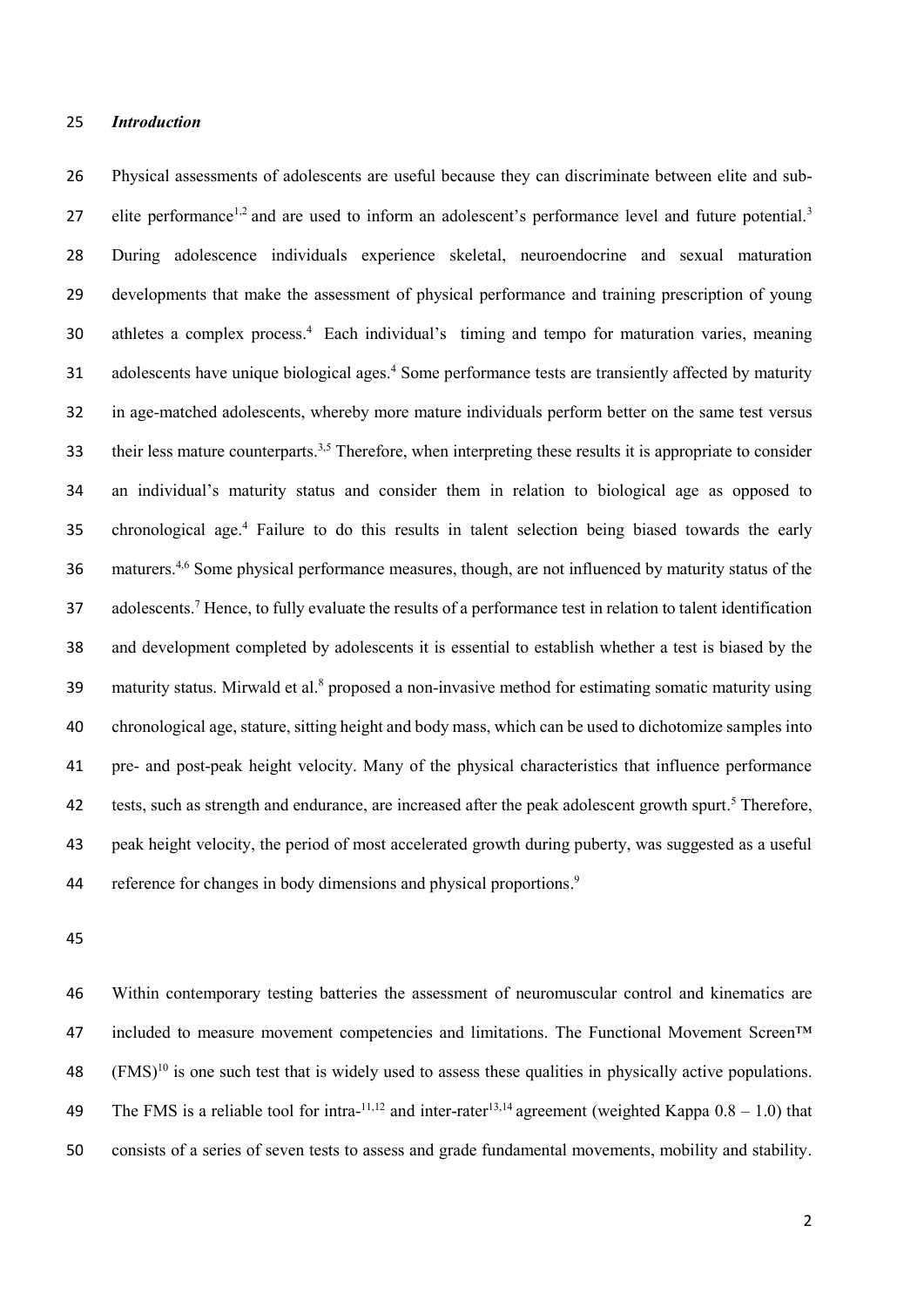The screen is valid for predicting injury potential in adult populations, whereby those scoring lower on 52 the test  $(\leq 14)$  are at increased odds of incurring musculoskeletal injuries.<sup>15-17</sup> However, data on the performance of adolescents on the FMS is sparse and has tended to focus on relationships between FMS 54 and performance measures.<sup>18</sup> There is one small study that describes the effect of maturity on FMS 55 performance.<sup>19</sup> This study, however, only included 30 participants and as such was limited to providing data for a small number of participants in just three adolescent age group categories. Therefore, the aim of this study was to demonstrate FMS scores in relation to maturity and to examine the effect of maturity on FMS scores in elite, adolescent soccer players.

### *Methods*

 Participants were 1163 junior, male soccer players (age 8 – 18 years) from nineteen English Football League clubs (Table 1). The players represented clubs within the English Elite Player Performance Plan (EPPP) system, (Category 2: 1 club, Category 3: 16 clubs and Category 4: 2 clubs). All players were free from injury and medically cleared to participate in training. Ethics approval was obtained from the University ethics committee, and written informed consent was obtained from the parents or guardians of the participants.

 Players were tested in the chronological age group in which they play. Age groups were divided by 1- year intervals from under 9 years (U9) to under 16 years (U16). The players aged 17 and 18 years play and train together and so were grouped together. The EPPP, the system in which these players are developed, categorizes adolescent players into Foundation Phase (U5 to U11 years), Youth 72 Development Phase (U12 to U16 years) and the Professional Development Phase (U17 to U21 years).<sup>20</sup> To reflect EPPP categories, whilst also enabling the analysis of the effect of maturity we placed players into six categories; Mid-Foundation Phase (MF) (U9); Late Foundation Phase (LF) (U10 and U11); Early Youth Development Phase (EYD) (U12 and U13); Mid-Youth Development (MYD) Phase (U14 to U15); Late Youth Development Phase (LYD) (U16) and Early Professional Development Phase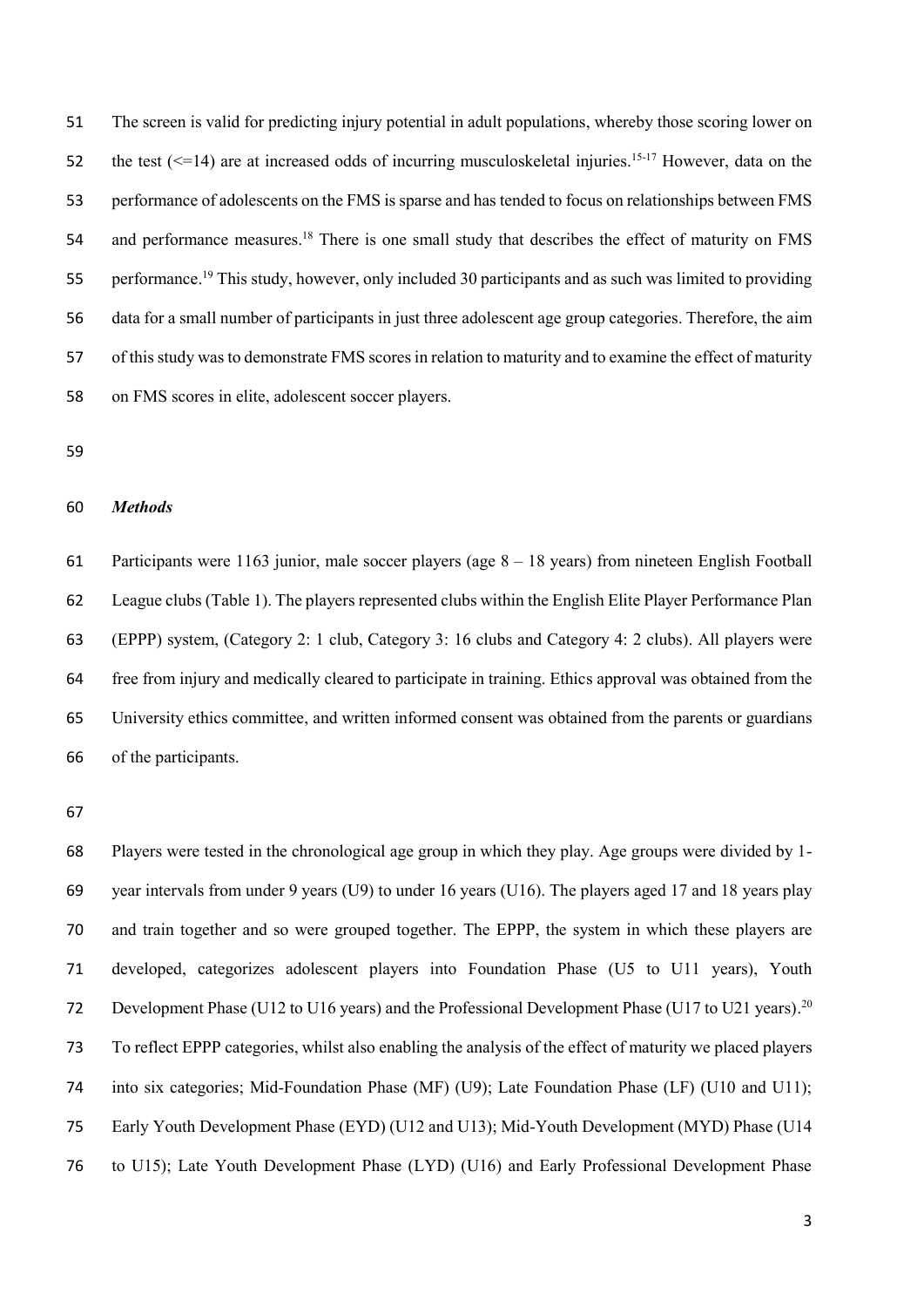(EPD) (U18).

Age from peak height velocity was estimated using a non-invasive practical method<sup>8</sup> and players were categorized as pre- or post- peak height velocity (Table 1). The MYD phase was the development phase 81 where there was the biggest mix of pre-PHV ( $N = 135$ ) and post-PHV ( $N = 128$ ). This age category was used to investigate the effect of PHV on FMS score (shaded in table 3). Data were presented for both 83 pre- and post- PHV. Those players who experienced early PHV (EYD:  $N = 3$ ) or late PHV (LYD:  $N =$  3) were excluded from the analysis (Table 1). Therefore, in all other phases players were all pre-PHV (MF, LF, EYD) or post-PHV (LYD, EPD). Players reported to their regular training venue at the end of the pre-season period and were provided with instructions of the testing procedure. The FMS was implemented in accordance with the 92 manufacturer's user manual using the bespoke FMS equipment.<sup>10</sup> The players were familiarized with the movements required prior to the recorded testing. Players were assessed on the FMS by a trained practitioner with 5 years' experience of recording FMS performance who assessed all exercises of the screen.

97 As per the official guidelines<sup>10</sup> the tests of the FMS included; overhead squat, hurdle step, inline lunge, shoulder mobility, active straight leg raise, trunk stability push up and rotary stability and tests were completed in this order. All players were injury-free and therefore passed the FMS clearing screens, where appropriate. Players were awarded a score of 0-3 for each test and then a total score between 0 101 to 21; the sum of all seven tests (FMS<sub>total</sub>). A 3 score was indicative of completing the movement perfectly and pain-free. A 2 score was awarded when the movement was performed pain-free but with minor compensatory patterns and is considered 'satisfactory'. A 1 score indicated the movement could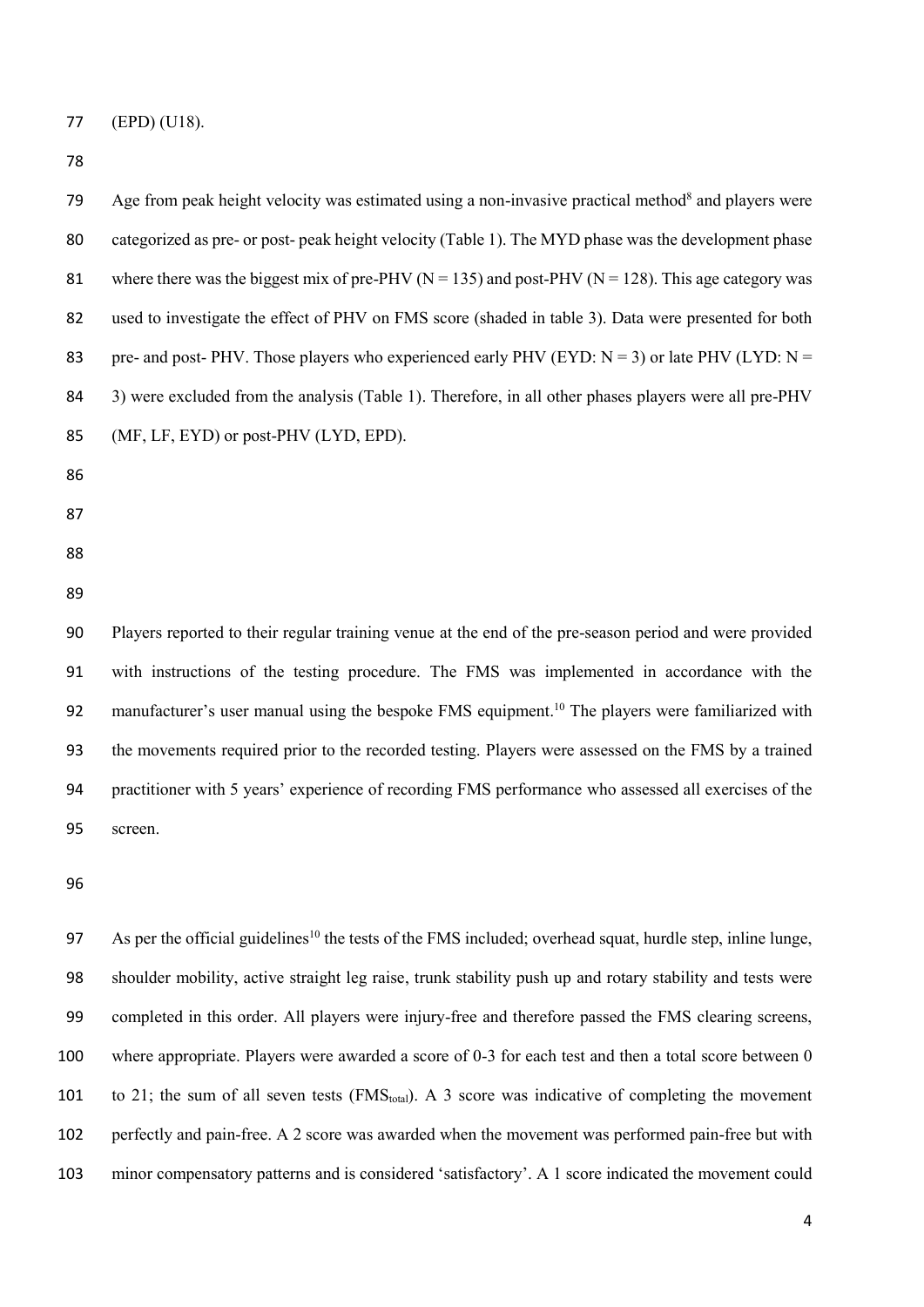104 not be completed as instructed and a 0 was given when pain was reported whilst performing the 105 movement. Where a test was completed on left and right side the lesser of the two scores for that test 106 was assigned to contribute to  $FMS<sub>total</sub>$ . To enable a deeper understanding of where differences in  $FMS<sub>total</sub>$ 107 score existed between groups we separated the screen into 3 parts: FMS<sub>move</sub> (3 movement tests; overhead 108 squat, hurdle step, inline lunge); FMS<sub>flex</sub> (2 mobility tests; shoulder mobility, active straight leg raise,) 109 and  $FMS_{stab}$  (2 stability tests; trunk stability push up, rotary stability).

110

111 The FMS scores in each age group were summarized using the median and interquartile range. In each 112 development phase, we derived the proportion of players achieving a score  $\geq$ 14 for FMS<sub>total</sub>,  $\geq$ 6 for 113 FMS<sub>move</sub>, and >4 for FMS<sub>flex</sub> and FMS<sub>stab</sub>, respectively. These cut-points are equivalent to scoring a '2' 114 on each test - 'satisfactory' performance. A score of 2 on each test would ensure a total score of 14, 115 which has been shown to be the cut-point for reduced injury risk in adults.  $15-17$  We calculated differences 116 in proportions as the proportion in the subsequent development phase minus that in the prior phase. 117 Differences between proportions are presented with 90% confidence intervals.<sup>21</sup> We elect not to adjust for multiple comparisons. 118 <sup>22</sup> Analysis was conducted using Stata® software (StataCorp. 2013. *Stata*  119 *Statistical Software: Release 13*. College Station, TX: StataCorp LP).

120

#### 121 *Results*

122 The median (interquartile range) for FMS<sub>total</sub>, FMS<sub>move</sub>, FMS<sub>flex</sub> and FMS<sub>stab</sub> for the players within their 123 chronological age groups are presented (Table 2). With the exception of  $FMS<sub>flex</sub>$  there was a trend for 124 the median score to increase as the players matured from U9 to U18. FMS<sub>total</sub> median score ranged 125 from 11 at U9, where 75% of the participants scored 11.5 or less, to 14 for U18, where 75% of 126 participants scored 15 or less.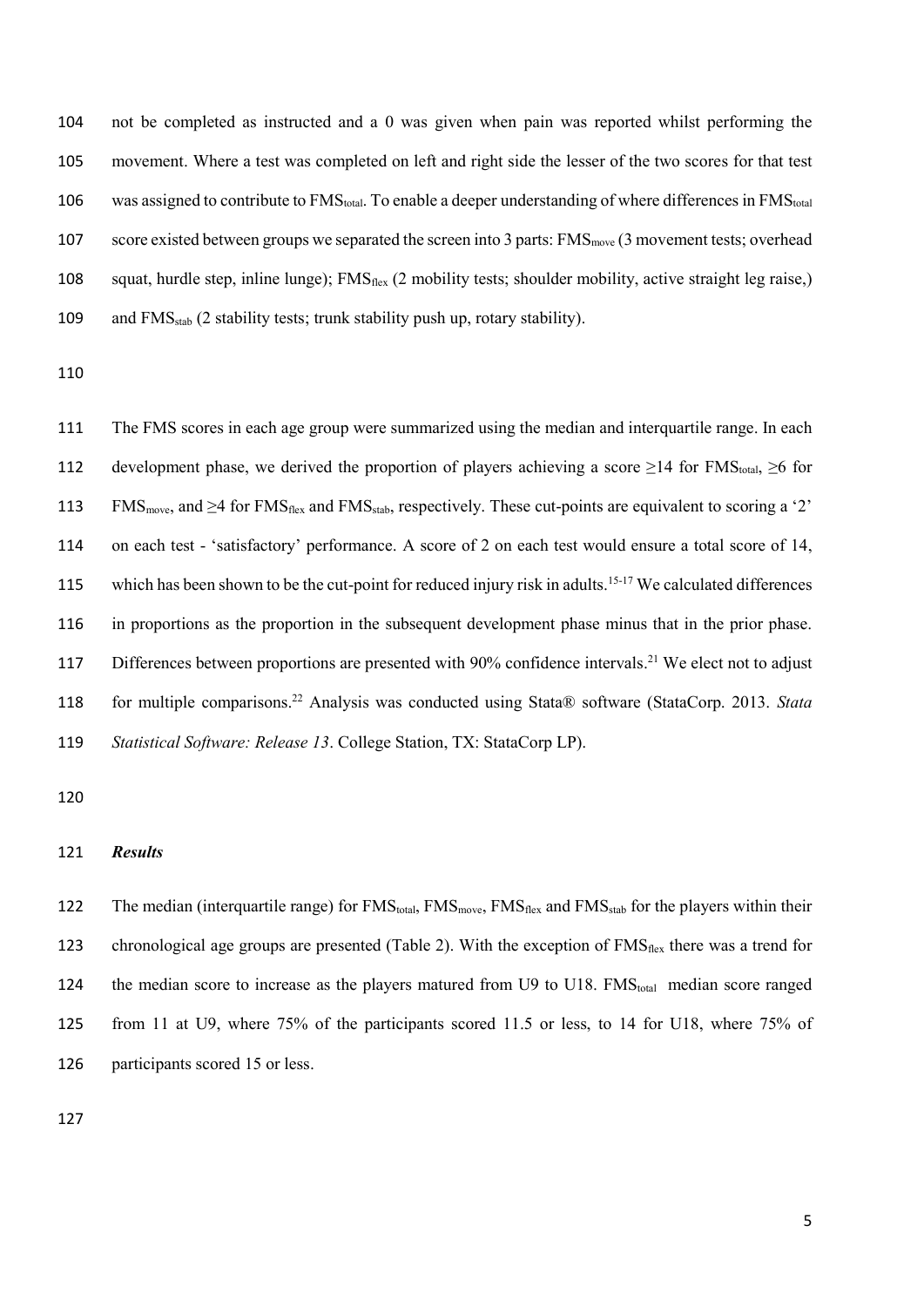128 Across the entire period of adolescence (MF to EPD) the proportion of players achieving the threshold 129 score for FMS<sub>total</sub>, FMS<sub>move</sub>, FMS<sub>flex</sub> and FMS<sub>stab</sub> for each development phase are reported in Table 3. 130 There was a substantial increase in the proportion of players who were able to achieve the FMStotal 131 threshold of ≥14 with an increase of 47.5 (95% CI: 41.4 to 53.6) % from the MF phase to the EPD 132 phase. The increase in total score was further explained by substantial increases in the proportion of 133 players who achieved the threshold score in both  $FMS<sub>move</sub>$  (39.1; 31.2 to 47.0%) and  $FMS<sub>stab</sub>$  (70.4; 63.1 134 to 76.0%). While FMS<sub>flex</sub> only changed by 1.7 (-6.8 to 10.2) % from MF to EPD it increased 135 substantially (10.5%) prior to puberty (MYD pre- PHV vs. EYD) before reducing again post- PHV at 136 the LYD phase.

137

138 No players were able to achieve the FMS<sub>stab</sub> threshold at LF, whilst only small proportions of the other 139 pre-PHV groups could achieve the threshold (3.9% and 15% respectively). While FMS<sub>stab</sub> showed an 140 initial substantial increase from LF to EYD (11%) the biggest, most substantial, increase in the 141 proportion of those players achieving the threshold score occurred post-PHV with an additional 54% 142 able to achieve the threshold in EPD compared to MYD (pre- PHV). For FMS<sub>move</sub> a substantial increase 143 (22.2%) occurred pre-PHV (LF to EYD). A further 21% of players were able to meet the FMS<sub>move</sub> post-144 PHV between to MYD (pre-PHV) to EPD with small increases at each development phase.

145

146 The effect of PHV on FMS scores is presented in the shaded MYD phase (Table 3). There was a 147 substantial increase in those able to achieve a score of  $\geq$ 14 on FMS<sub>total</sub> from those in the MYD phase 148 who were pre-PHV compared to those participants who were post-PHV. This improvement in total 149 score can be explained largely by a substantial increase in achieving a score of  $\geq$ 4 on FMS<sub>stab</sub> (21%) 150 from pre- PHV to post- PHV. The changes in  $FMS<sub>move</sub>$  and  $FMS<sub>flex</sub>$  in this stage are less clear, and 151 explain less of the improvement in  $FMS<sub>total</sub>$ .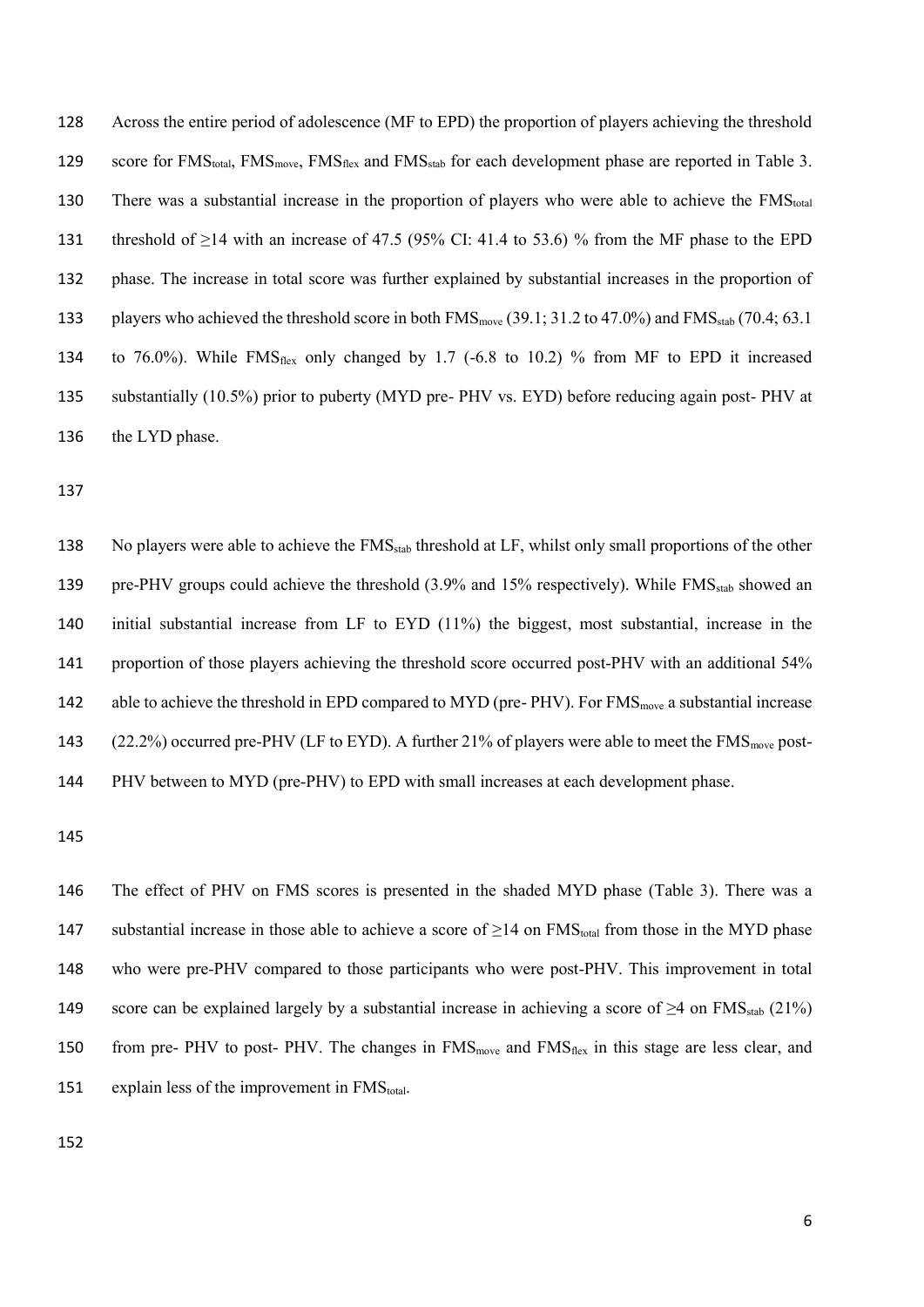#### *Discussion*

 Our study aimed to examine the effect of maturity on FMS scores in elite, adolescent soccer players. 155 We demonstrated that the ability for players to achieve a satisfactory score for  $FMS<sub>total</sub>$ ,  $FMS<sub>move</sub>$ , and FMSstab increased substantially during adolescence. We showed PHV, as identified by a player being pre- or post- PHV during the MYD phase, had a substantial effect on the proportion of players able to 158 achieve the FMS<sub>total</sub> threshold score, consolidating preliminary work by Lloyd et al.<sup>19</sup>. We demonstrated 159 that this observation was likely explained by the substantial increase of those able to achieve the  $FMS_{stab}$  threshold post-PHV. Regardless of why more players could achieve the threshold score it appears crucial to establish a player's PHV status when using the FMS to identify functional movement characteristics in young players. This would be particularly relevant within the MYD phase (U14/U15) when most of the players experienced PHV.

 Whilst increased training volume in the older players may account for some of the increases in 166 proportions achieving the threshold scores in FMS<sub>total</sub> and FMS<sub>stab</sub> it doesn't account for all. This is particularly pertinent in the MYD phase where training volumes were equal but there was a substantial 168 increase in the more mature players able to achieve  $\geq 14$  for FMS<sub>total</sub> and  $\geq 4$  for FMS<sub>stab</sub>. The FMS<sub>stab</sub> tests, particularly the trunk stability push up requires upper body strength. To achieve a score of 3 on this test the hands are placed next to the forehead while the body is in prone position before the player performs a push-up, raising their entire torso to finish with straight arms, balanced only on their hands 172 and feet.<sup>10</sup> Hormonal and growth related changes from puberty associated with the Post-PHV stage 173 mean that male players benefit from increased muscle mass and strength.<sup>23</sup> Increased strength may 174 explain why a much greater proportion of post-PHV players can complete the FMS<sub>stab</sub> tests above the threshold of ≥4 compared to those players pre-PHV. Strength continues to increase in males throughout 176 adolescence and peak muscle mass occurs between the ages of 18-25 years.<sup>23</sup> This helps to explain 177 further why the proportion of players able to achieve the FMS<sub>stab</sub> threshold continues to increase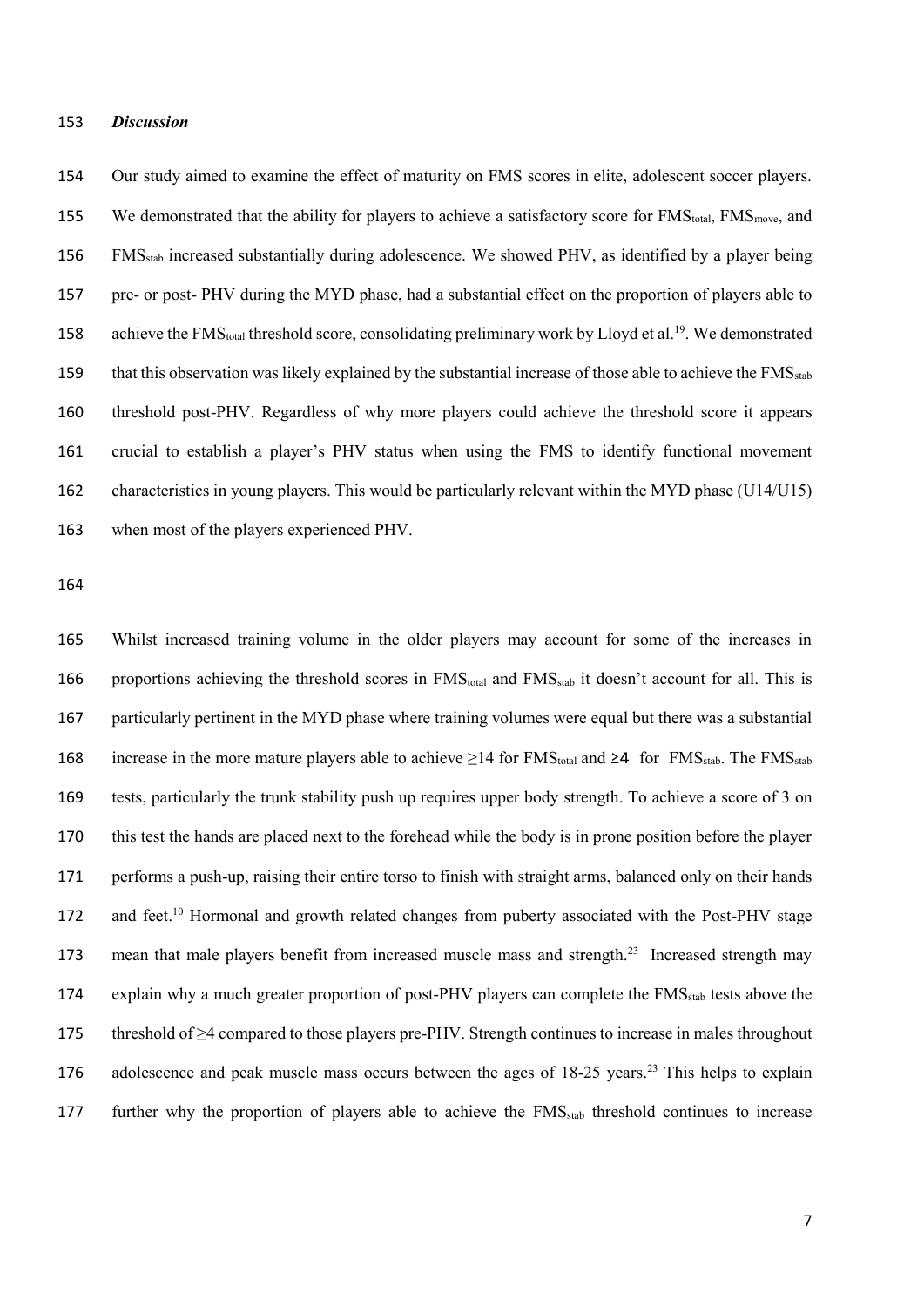178 substantially post-PHV in both the LYD and EPD groups, respectively. It is likely the push up is a test 179 of strength for the young adolescence rather than a test of stability.

180

181 Despite being Pre-PHV a small, but substantially higher, proportion of the players in the EYD stage 182 (compared to the LF and MF phases) achieved the threshold score for FMS<sub>stab</sub>. It is theorized that a pre-183 pubertal 'window of opportunity' exists around the age of 11 years, relating to enhancements in 184 neuromuscular efficiency as a result of improvements in motor coordination.<sup>24</sup> These improvements 185 result from full maturity of the nervous system in the early stages of adolescence.<sup>25</sup> Neuromuscular 186 efficiency, coordination, firing and skill learning are all known to develop due to these effects.<sup>26,27</sup> 187 Therefore, the EYD players could have benefitted from strength increases caused from the maturity of 188 the nervous system that enabled substantial increases in the proportion able to achieve the FMS<sub>stab</sub> 189 threshold compared to the LF stage. These data in particular call into question the validity of the use of 190 FMS<sub>stab</sub> tests for the foundation stage age groups. Practitioners should only consider using the FMS<sub>stab</sub> 191 as a test from the youth development phase onwards where more of the players may benefit from 192 nervous system maturity that appears to improve their ability to perform the FMS<sub>stab</sub> tests.

193

194 While  $FMS<sub>flex</sub>$  and  $FMS<sub>move</sub>$  do not change substantially in the proportion of those able to achieve 195 threshold scores due to change in PHV, they increase substantially prior to the MYD phase. The 196 FMS<sub>move</sub> proportion increased substantially by 22% between EF and EYD. The theoretical maturity of 197 the nervous system may also explain improvements in  $FMS<sub>move</sub>$  as it does improvement of  $FMS<sub>stab</sub>$  at 198 this stage.<sup>25</sup> FMS<sub>flex</sub> proportions increased substantially between EYD and MYD (pre-PHV), in the 199 phase immediately prior to the players experiencing puberty. Post-PHV, the proportion of players 200 achieving the FMS<sub>flex</sub> threshold declines to similar values seen in the MF phase. Previous research has 201 suggested that adolescent growth has no effect on flexibility of the lumbar and hamstring regions.<sup>28</sup> 202 Previous work has not demonstrated the substantial increases and decreases in flexibility around PHV 203 as we have demonstrated. A limitation of our data is that it is not longitudinal and we did not track the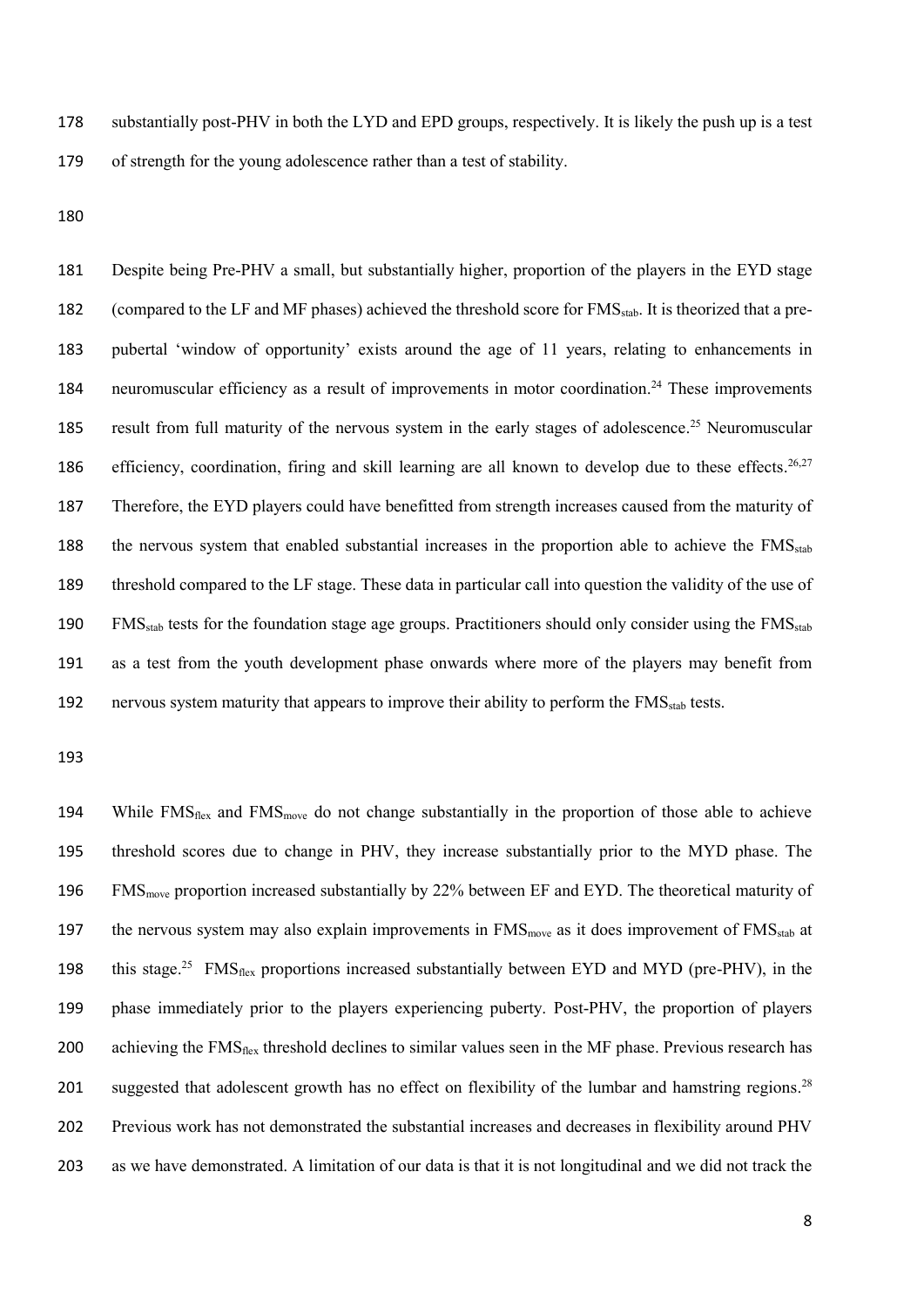204 same individuals throughout their adolescence. It would be of interest to consider flexibility of 205 individuals as they progress through adolescence to see if we observe this increase and decrease of  $206$  FMS $_{\text{flex}}$  around PHV in individuals over the time-course of their maturity.

207

208 Previous studies identified a score of  $\leq 14$  on the FMS<sub>total</sub> were associated with an increased injury risk 209 in adults.<sup>15-17</sup> The median  $FMS<sub>total</sub>$  score is below this cut-point score of 14 for all phases apart from 210 EPD. Firstly, because less than 75% of the players can achieve a score of 14 up to the LYD phase our 211 data suggest that use of the  $\leq$ 14 score cut-point for identification of injury risk may not to be applicable 212 to adolescent soccer players. Further work could identify an appropriate cut-point for increased injury 213 risk in young players. We did no analysis of bilateral asymmetries within the FMS in the current study. 214 In previous work asymmetries in the tests in the FMS where a score for both left and right side are made 215 has also shown to lead to increased injury risk in adult populations.<sup>29</sup> It would therefore be useful for 216 further work to identify asymmetries in these FMS scores.

217

218 In professional NFL players the mean  $FMS<sub>total</sub>$  score was 16.9 (SD 3.0)<sup>16</sup> and in military officer 219 candidates, aged 18-30, the mean score was  $16.6$  (SD 1.7).<sup>17</sup> In our study the observation that despite 220 approaching adulthood, only 5 in 10 of the EPD group were able to achieve a score of  $\geq$ 14 may be an 221 indication of relatively poor functional movement scores in this population and further improvements 222 are needed to reduce risk of injury in these players when they reach adulthood. Over 70% of players at 223 EPD are able to achieve the threshold scores for both FMS<sub>flex</sub> and FMS<sub>stab</sub> but the FMS<sub>move</sub> is at just 224 over 50%. This suggests that players at this stage may require more focus on the movement skills and 225 converting their strength and flexibility into better quality fundamental movement skills whereas at 226 earlier phases stability as well as movement appears to require a greater focus. Targeted neuromuscular 227 training has been shown to improve movement and reduce injury risk of key musculoskeletal injury in 228 young athletic populations.<sup>30</sup> It could therefore be useful for soccer players to include such training 229 during adolescence to increase the proportion of players able to achieve the threshold score of 14 by the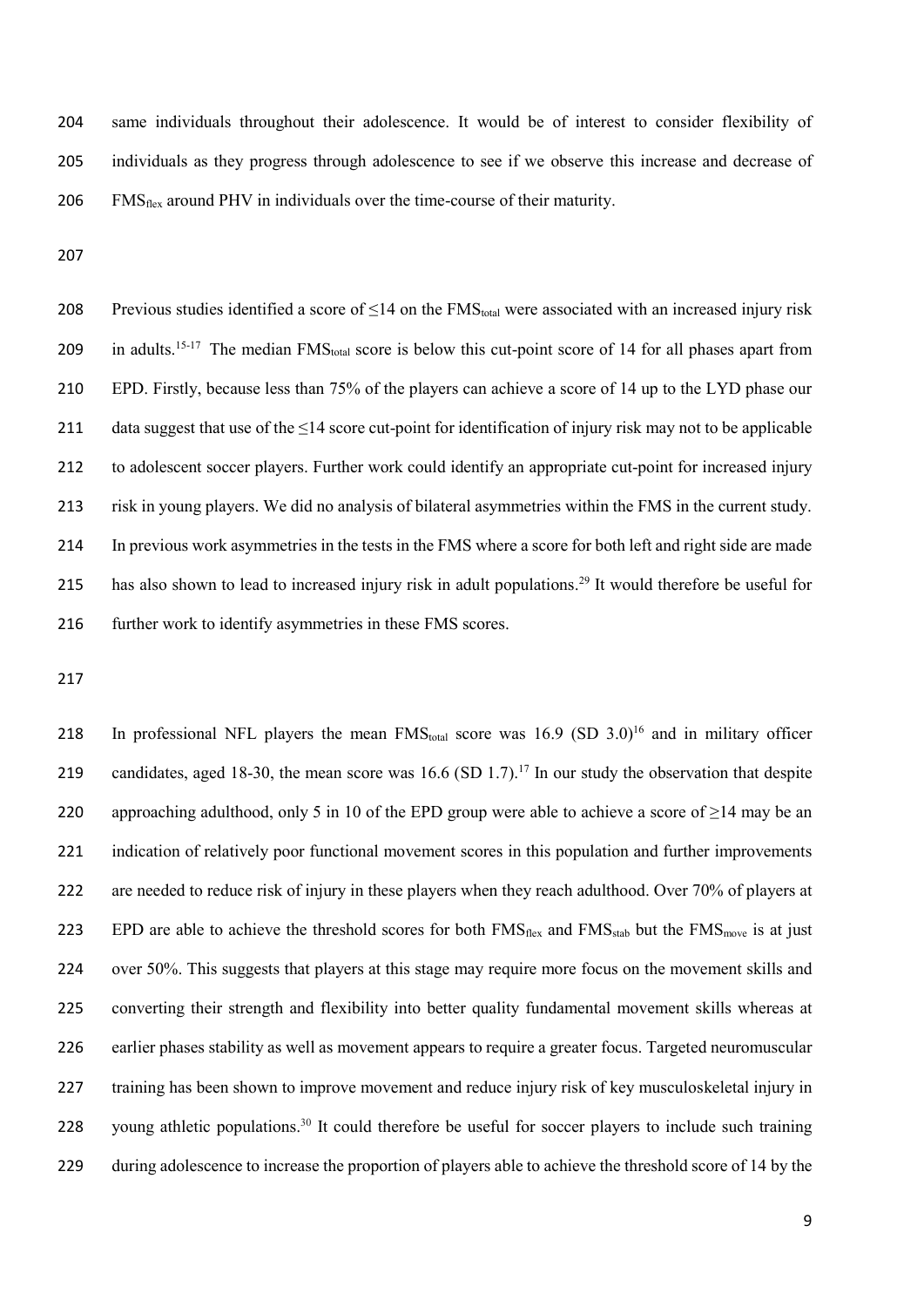EPD stage and beyond into adulthood. This intervention could be complimented with training that develops hypertrophic changes in post-PHV players to create improvements in fundamental functional movement. Future research could measure the effect of long term integrated training interventions on FMS score.

### *Conclusion*

 Maturity during the entirety of adolescence had substantial effects on the proportion of players who 237 were able to achieve the threshold score on the FMS<sub>total</sub>. This finding was due to substantial changes in 238 both FMS<sub>move</sub> and FMS<sub>stab</sub>. Being post-PHV had a substantial effect on FMS<sub>total</sub> compared to MYD counterparts who were pre-PHV*.* This was explained by a substantial increase in the proportion of 240 players able to achieve the FMS<sub>stab</sub> threshold score. Coaches should ensure they evaluate movement competency of junior players in context of the player's maturity status and particularly whether they are pre or post PHV.

### *Practical Implications*

- 245 A substantially greater proportion of players post-PHV were able to achieve 'satisfactory' movement meaning the maturity of the players should be accounted for to further contextualize results of FMS testing.
- 248 Stability tests of the FMS, in particular, demonstrate a substantial effect of maturity. This observation seems to be explained by the strength requirements of the stability tests. Seeking a stability test with a lesser strength demand might be more appropriate for the younger players. Alternatively, removal of these tests with a revision of the overall threshold score could be an option for the younger players.
- 253 The FMS may not be a valid movement measurement tool for young adolescents (under 11 years) because it does not discriminate good and poor movement. A more age-appropriate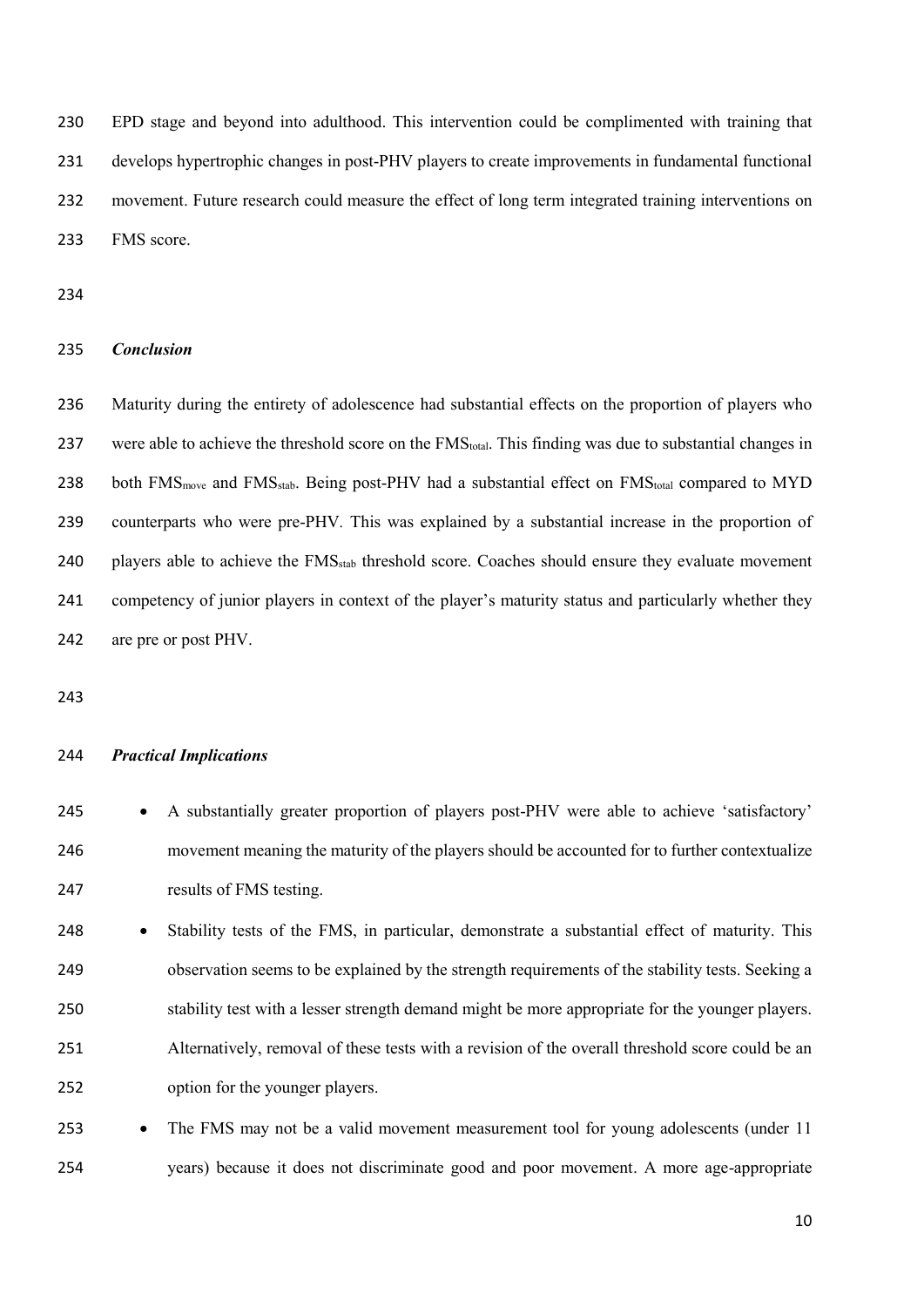movement screen may be beneficial.

256 • The FMS scores of those at the end of adolescence are low with only 50% of the players able to achieve the threshold for 'satisfactory'. This may expose this group to increased injury risk as young adults and players may benefit from neuromuscular training to improve the FMS score.

# *Acknowledgements*

 The authors extend their appreciation to Chris Towlson for his work in preparing the spreadsheets used to extract the initial raw data for in this study. No Funding was received for this work.

# *Conflict of Interest*

 There are no conflicts of interest in the present study and the study was not funded by any external bodies

# *References*

| 270 |    | Janssens M, Van Renterghem B, Bourgois J et al. A multidisciplinary selection model for            |
|-----|----|----------------------------------------------------------------------------------------------------|
| 271 |    | youth soccer: The Ghent youth soccer project. British J Sports Med. 2006; 40 (11): 928-934         |
| 272 |    | 2. Reilly T, Williams AM, Nevill A et al. A multidisciplinary approach to talent identification in |
| 273 |    | soccer. J Sports Sci. 2000; 18(9): 695-702                                                         |
| 274 | 3. | Vaeyens R, Lenoir M, Williams AM et al. Talent identification and development programmes           |
| 275 |    | in sport: Current models and future directions. Sports Med. (2008); 38(9): 703-714                 |
| 276 | 4. | Malina RM, Bouchard C, Bar-Or, O. Growth, maturation and physical activity, 2nd edn.               |
|     |    |                                                                                                    |

Champaign, (IL): Human Kinetics 2004: 307-333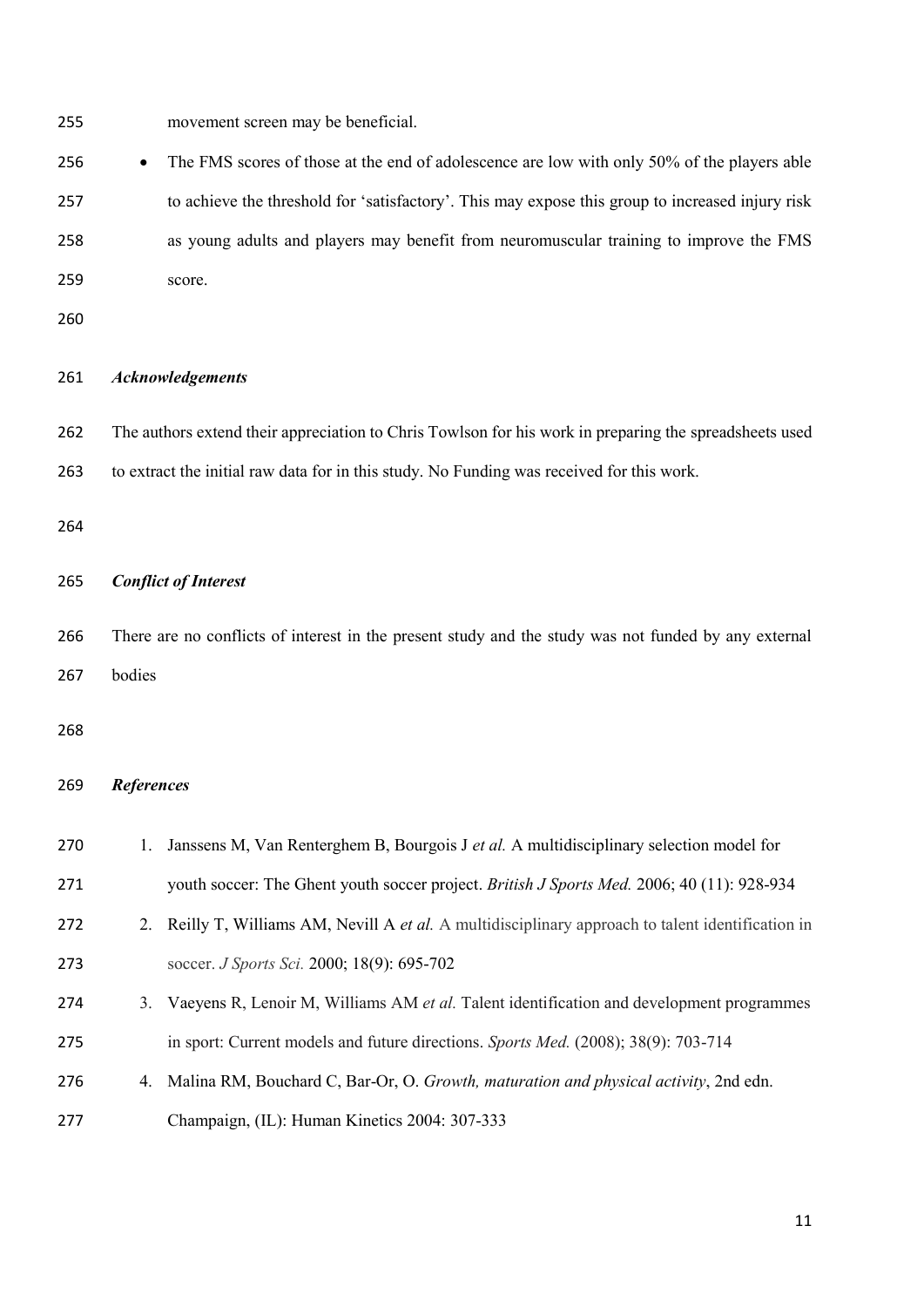| 278 | 5. | Philippaerts RM, Vaeyens R, Janssens M, et al. Relationship between peak height velocity            |
|-----|----|-----------------------------------------------------------------------------------------------------|
| 279 |    | and physical performance in youth soccer players. J. Sports Sci 2006; 24 (3): 221-230               |
| 280 | 6. | Mujika I, Vaeyens R, Matthys SPJ et al. The relative age effect in a professional football club     |
| 281 |    | setting. J Sports Sci. 2009; 27 (11): 1153-1158                                                     |
| 282 | 7. | Mendez-Villanueva A, Buchheit M, Kuitunen S et al. Is the relationship between sprinting and        |
| 283 |    | maximal aerobic speeds in young male soccer players affected by maturation? Pediatric Exerc         |
| 284 |    | Sci. 2010; 22: 497-510                                                                              |
| 285 | 8. | Mirwald RL, Baxter-Jones AD, Bailey DA et al. An assessment of maturity from                        |
| 286 |    | anthropometric measurements. Med. Sci. Sports Exerc. 2002; 34 (4): 689-694                          |
| 287 | 9. | Marshall WA, Tanner JM. Variations in the pattern of pubertal changes in boys. Archives of          |
| 288 |    | Disease in Childhood. 1970; 45(239): 13-23                                                          |
| 289 |    | 10. Cook G, Burton L, Keisel K et al. Movement: Functional movement systems: Screening,             |
| 290 |    | assessment, corrective strategies., Aptos, (CA): On Target Publications 2010: 87-104                |
| 291 |    | 11. Frohm A, Heijne A, Kowalski J et al. A nine-test screening battery for athletes: a reliability  |
| 292 |    | study. Scand J Med Sci Sports. 2012; 22 (3): 306-315                                                |
| 293 |    | 12. Teyhen DS, Shaffer SW, Lorenson CL, et al. The functional movement screen: a reliability        |
| 294 |    | study. J Orthopaedic Sports Physical Therapy. 2012; 42 (6): 530-540                                 |
| 295 |    | 13. Onate JA, Dewey T, Kollock RO, et al. Real-time intersession and inter-rater reliability of the |
| 296 |    | functional movement screen. <i>J Strength Cond Res</i> 2011; 26 (2): 408-415                        |
| 297 |    | 14. Minick KI, Kiesel KB, Burton L et al. Interrater reliability of the functional movement         |
| 298 |    | screen. J Strength Cond Res. 2010; 24 (2): 479-486                                                  |
| 299 |    | 15. Butler RJ, Contreras M, Burton LC et al. Modifiable risk factors predict injuries               |
| 300 |    | in firefighters during training academies. Work: A Journal of Prevention, Assessment and            |
| 301 |    | <i>Rehabilitation.</i> 2013; 46 (1): 11-17                                                          |
| 302 |    | 16. Kiesel K, Plisky P, Butler, R. Functional movement test scores improve following a              |
| 303 |    | standardized off-season intervention program in professional football players. Scand J Med Sci      |
| 304 |    | Sport. 2007; 21 (2): 287-292                                                                        |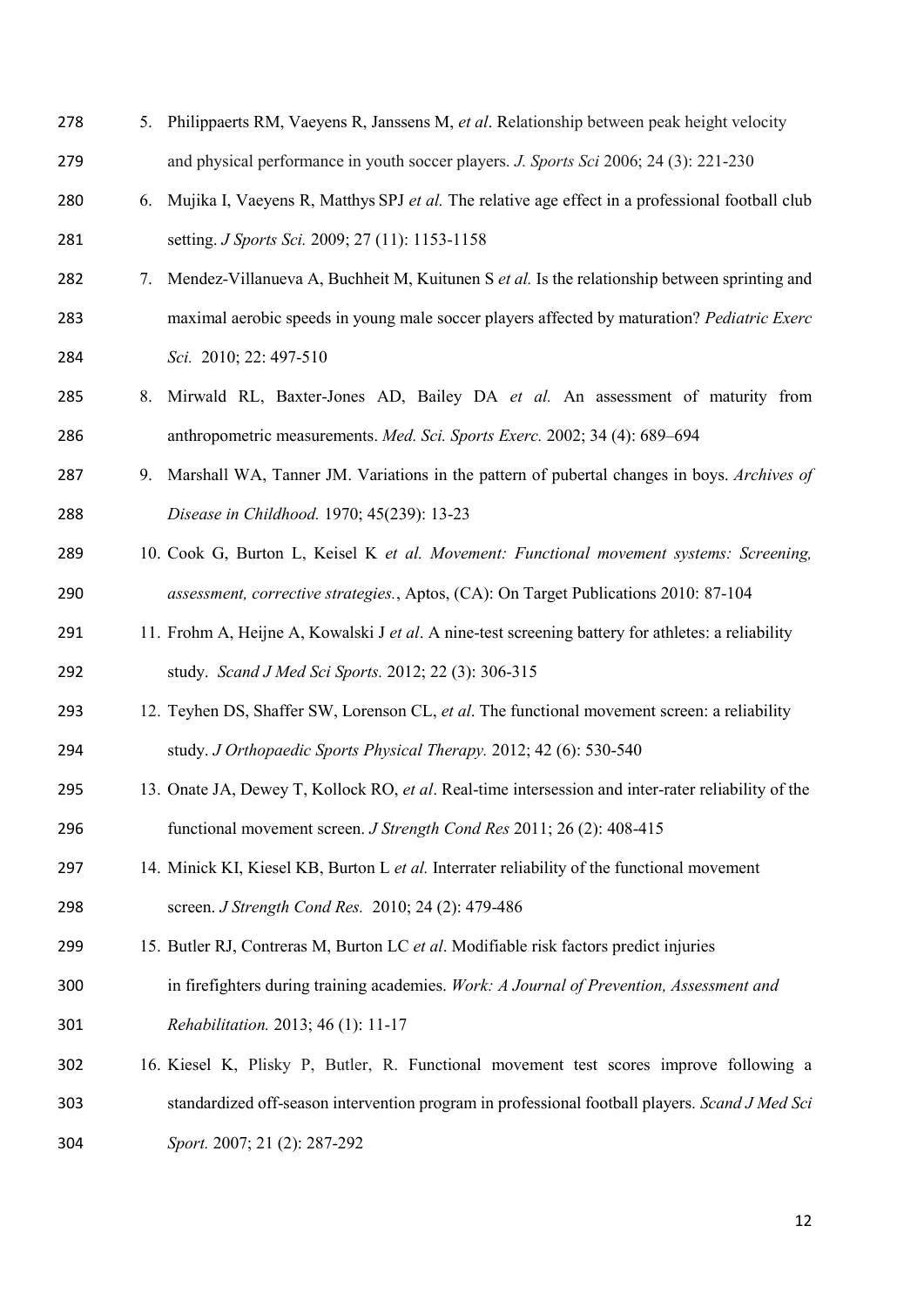| 305 | 17. O'Connor FG, Deuster PA, Davis J et al. Functional movement screening: predicting injuries           |
|-----|----------------------------------------------------------------------------------------------------------|
| 306 | in officer candidates. Med Sci Sports Exerc. 2011; 43 (12): 2224-2230                                    |
| 307 | 18. Wright M, Portas M, Evans V, Weston M. The effectiveness of four weeks of fundamental                |
| 308 | movement training of Functional Movement Screen and physiological performance in physical                |
| 309 | active children. J Strength Cond Res. 2015; 29 (1): 254-261                                              |
| 310 | 19. Lloyd RS, Oliver JL, Radnor JM, Rhodes BC, Faigenbaum AD, Myer GD. Relationship                      |
| 311 | between functional movement screen scores, maturation and physical performance in young                  |
| 312 | soccer players. J Sports Sci. 2015; 33 (1): 11-19                                                        |
| 313 | 20. Premier League. Elite player performance plan. Premier League, Gloucester Place, London:             |
| 314 | England 2011: 15-16                                                                                      |
| 315 | 21. Hopkins WG, Marshall SW, Batterham AM et al. Progressive statistics for studies in sports            |
| 316 | medicine and exercise science. Med. Sci. Sports Exerc. 2009; 41 (1): 3-13                                |
| 317 | 22. Rothman KJ. No adjustments are needed for multiple comparisons. <i>Epidemiol</i> . 1990; 1 (1):      |
| 318 | 43-46.                                                                                                   |
| 319 | 23. Baechle TR, & Earle RW. Essentials of strength and conditioning, 3 <sup>rd</sup> ed. Champaign (IL): |
| 320 | Human Kinetics 2004: 141-159                                                                             |
| 321 | 24. Balyi I, Hamilton. A. Long-term athlete development: trainability in childhood and                   |
| 322 | adolescence—windows of opportunity—optimal trainability. Victoria: National Coaching                     |
| 323 | Institute British Columbia & Advanced Training and Performance Ltd. 2004: 1-8                            |
| 324 | 25. Kraemer WJ, Fry AC, Frykman PN et al. Resistance training in youth. Pediatric Exerc Sci.             |
| 325 | 1989; 1:336-350                                                                                          |
| 326 | 26. Ozmun J, Mikesky A, Surburg P. Neuromuscular adaptations following prepubescent strength             |
| 327 | training. Med Sci Sports Exerc 1994; 26: 510-514                                                         |
| 328 | 27. Ramsey J, Blimkie K, Smith K et al. Strength training effects in prepubescent boys. Med Sci          |
| 329 | Sports Exerc. 1990; 22: 605-614                                                                          |
| 330 | 28. Feldman D, Shrier I, Rossignol M et al. Adolecent growth is not associated with changes in           |
| 331 | flexibility. Clinical J Sports Med. 1999; 9: 24-29                                                       |
|     |                                                                                                          |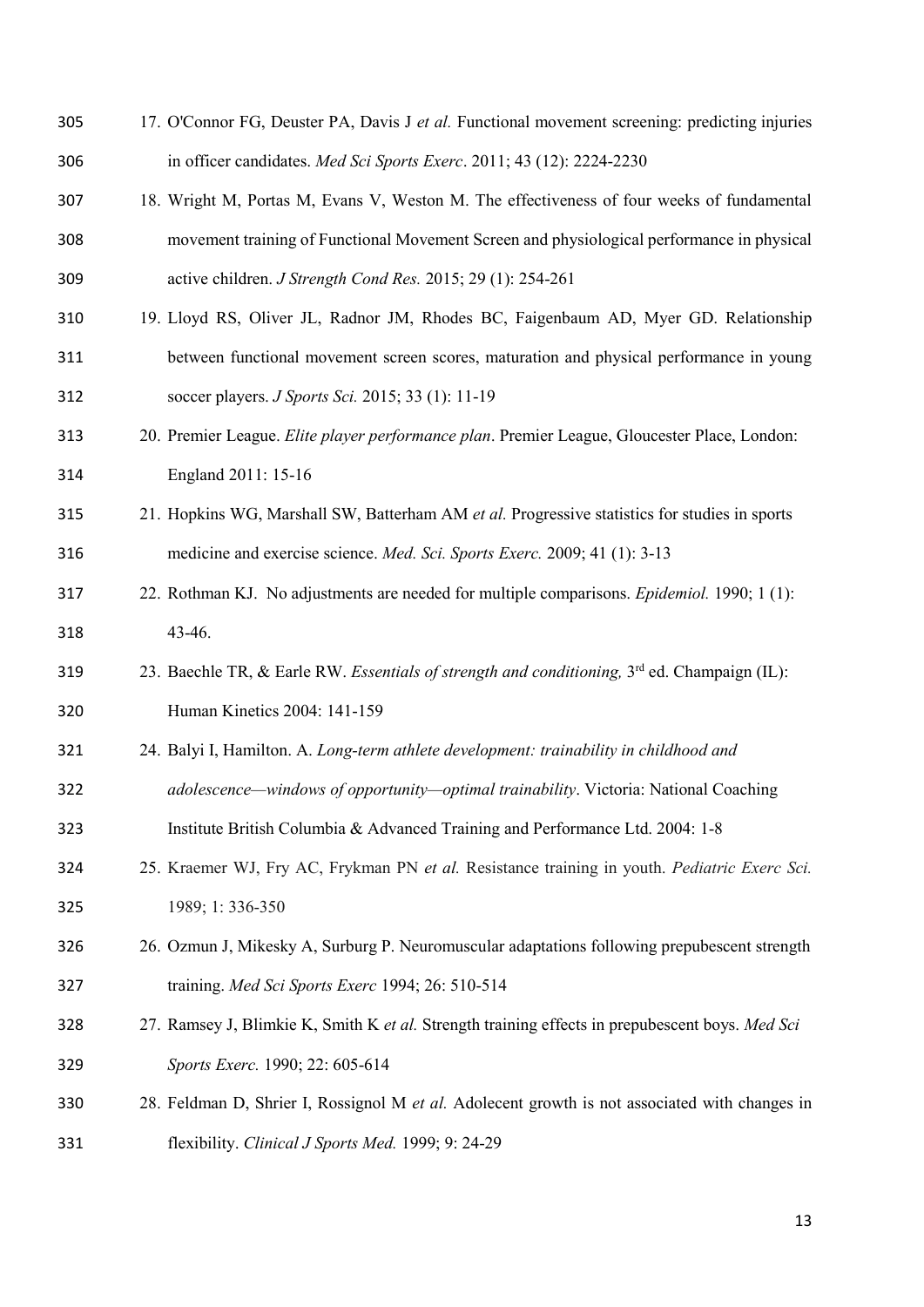| 332 | 29. Kiesel K, Plisky PJ, Voight ML. Can serious injury in professional football be predicted by a |
|-----|---------------------------------------------------------------------------------------------------|
| 333 | preseason functional movement screen? North American Journal of Sports Physical Therapy.          |
| 334 | 2007; 2(3): 147-158                                                                               |
| 335 | 30. Hübscher M, Zech A, Pfeifer K et al. Neuromuscular training for sports injury prevention: a   |
| 336 | systematic review. Med Sci Sports Exerc. (2010); 42 (3): 413-421                                  |
|     |                                                                                                   |
| 337 |                                                                                                   |
| 338 |                                                                                                   |
| 339 |                                                                                                   |
| 340 |                                                                                                   |
| 341 |                                                                                                   |
| 342 |                                                                                                   |
| 343 |                                                                                                   |
| 344 |                                                                                                   |
| 345 |                                                                                                   |
| 346 |                                                                                                   |
| 347 |                                                                                                   |
| 348 |                                                                                                   |
| 349 |                                                                                                   |
| 350 |                                                                                                   |
| 351 |                                                                                                   |
| 352 |                                                                                                   |
| 353 |                                                                                                   |
| 354 |                                                                                                   |
| 355 |                                                                                                   |
| 356 |                                                                                                   |
| 357 |                                                                                                   |
| 358 |                                                                                                   |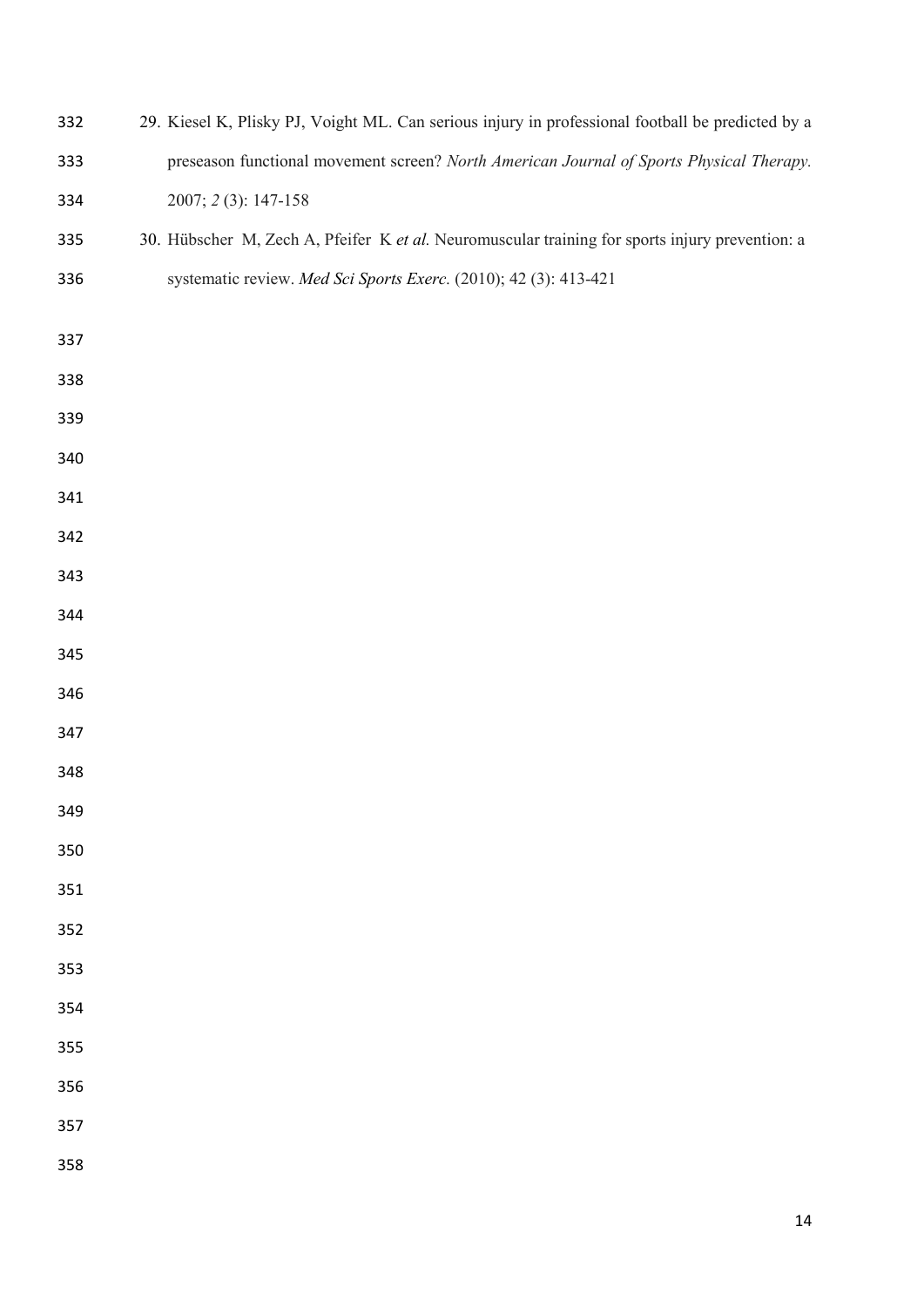|                                      | <b>MF</b>        | LF               |                  | <b>EYD</b>       |       | <b>MYD</b> |        | <b>LYD</b> | <b>EPD</b>   |
|--------------------------------------|------------------|------------------|------------------|------------------|-------|------------|--------|------------|--------------|
| Age category                         | U <sub>9</sub>   | U10              | U11              | U12              | U13   | U14        | U15    | U16        | U18          |
|                                      |                  |                  |                  |                  |       |            |        |            |              |
| N                                    | 90               | 103              | 116              | 111              | 109   | 135        | 128    | 121        | 250          |
| Height (m)                           | 132.7            | 136.9            | 142.5            | 148.6            | 154.7 | 162.4      | 171.6  | 175.9      | 179.0        |
| (SD)                                 | (5.6)            | (5.8)            | (6.1)            | (6.4)            | (7.1) | (8.4)      | (7.0)  | (6.4)      | (6.3)        |
| Weight (kg)                          | 29.3             | 32.4             | 36.1             | 39.3             | 44.3  | 50.2       | 61.3   | 66.3       | 72.48        |
| (SD)                                 | (4.2)            | (4.4)            | (5.4)            | (5.2)            | (7.3) | (8.4)      | (12.7) | (7.6)      | (6.9)        |
| Pre PHV (n)                          | 90               | 103              | 115              | 111              | 106   | 112        | 24     | $3*$       | $\mathbf{0}$ |
| Post PHV (n)                         | $\boldsymbol{0}$ | $\boldsymbol{0}$ | $\boldsymbol{0}$ | $\boldsymbol{0}$ | $3*$  | 23         | 104    | 118        | 250          |
| <b>Training</b><br>hours per<br>week | $\overline{3}$   | $\overline{3}$   | 3                | 6                | 6     | 6          | 6      | 12         | 12           |

359 **Table 1:** Descriptive data for the study participants

**(approx.)**

 $MF = mid$ -foundation phase;  $LF =$  late foundation phase;  $EYD =$  early youth development phase; MYD = mid-youth development phase; LYD = late youth development phase; EPD = early professional development phase; PHV = peak height velocity

\* players treated as outliers and removed from further analysis

360 361 362

363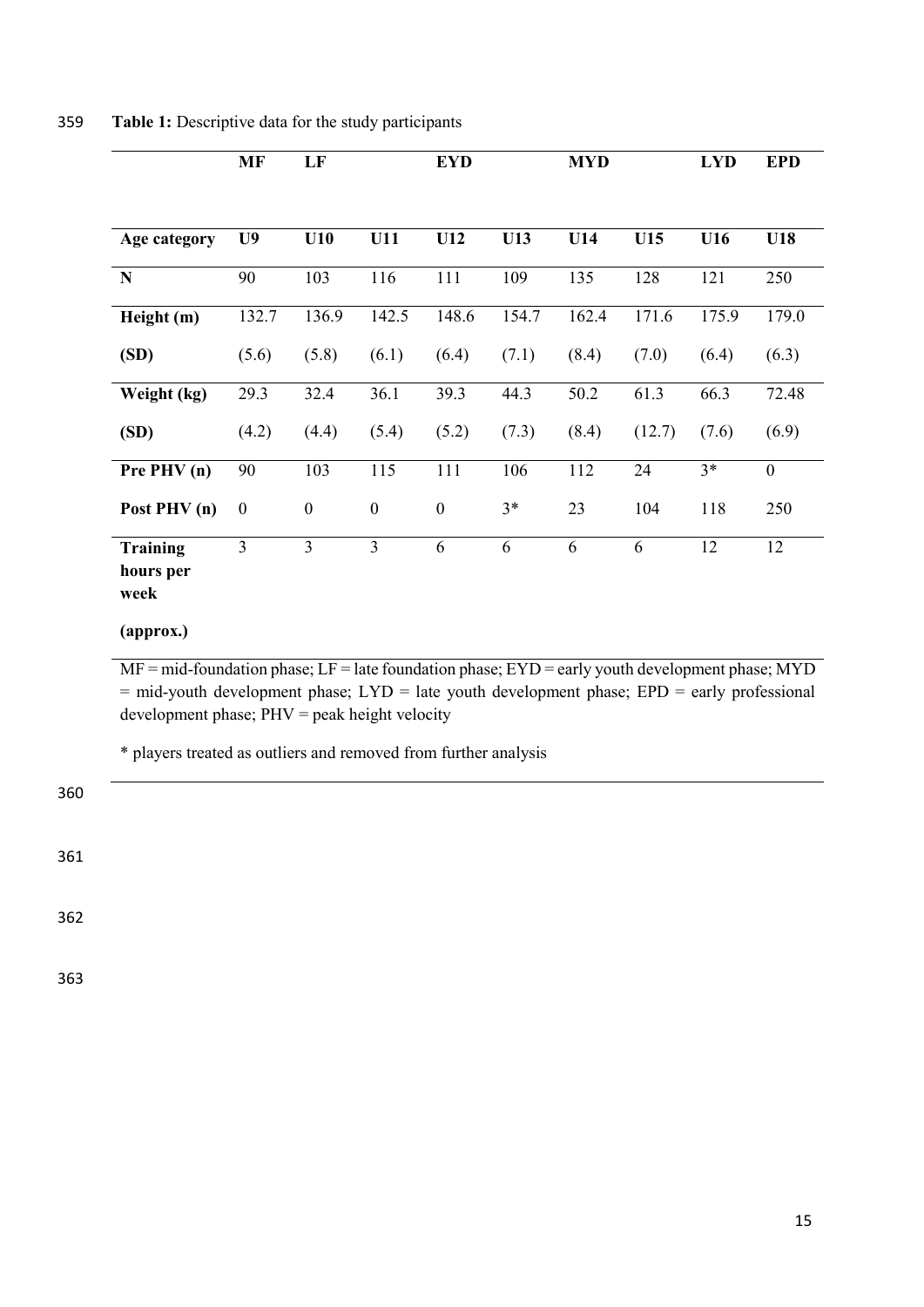| 364 |  |  |  | <b>Table 2:</b> Median [interquartile range] FMS scores by age-group |
|-----|--|--|--|----------------------------------------------------------------------|
|-----|--|--|--|----------------------------------------------------------------------|

|                      | <b>MF</b>                | LF                      |                       | <b>EYD</b>             |                       | <b>MYD</b>            |                       | <b>LYD</b>              | <b>EPD</b>            |
|----------------------|--------------------------|-------------------------|-----------------------|------------------------|-----------------------|-----------------------|-----------------------|-------------------------|-----------------------|
|                      |                          |                         |                       |                        |                       |                       |                       |                         |                       |
| Age<br>group         | U <sub>9</sub>           | U10                     | U11                   | U12                    | U13                   | U14                   | U15                   | U16                     | U18                   |
| FMS <sub>total</sub> | 11                       | 11                      | 11                    | 11                     | 12                    | 12                    | 13                    | 13                      | 14                    |
|                      | $(9.5 \text{ to } 11.5)$ | $(9.75 \text{ to } 12)$ | $(9 \text{ to } 12)$  | $(9.5 \text{ to } 13)$ | $(10 \text{ to } 13)$ | $(11 \text{ to } 13)$ | $(11 \text{ to } 14)$ | $(12 \text{ to } 14.8)$ | $(12 \text{ to } 15)$ |
| FMS <sub>move</sub>  | $\overline{4}$           | $\overline{4}$          | 5                     | 5                      | 5                     | 5                     | 5                     | 5                       | 6                     |
|                      | $(4 \text{ to } 5)$      | $(4 \text{ to } 5)$     | $(4 \text{ to } 5.6)$ | (4 to 6)               | (4 to 6)              | (4 to 6)              | (4 to 6)              | $(5 \text{ to } 6)$     | (4 to 6)              |
| <b>FMSflex</b>       | $\overline{4}$           | $\overline{4}$          | 4                     | 4                      | 4                     | $\overline{4}$        | $\overline{4}$        | 4                       | $\overline{4}$        |
|                      | $(3.5 \text{ to } 4.5)$  | $(3 \text{ to } 5)$     | $(3 \text{ to } 5)$   | $(3 \text{ to } 5)$    | $(3 \text{ to } 5)$   | $(4 \text{ to } 5)$   | $(4 \text{ to } 5)$   | $(4 \text{ to } 5)$     | $(4 \text{ to } 5)$   |
| $FMS_{stab}$         | $\overline{2}$           | 2                       | $\overline{2}$        | $\mathfrak{Z}$         | $\overline{3}$        | $\overline{3}$        | $\overline{3}$        | $\overline{4}$          | $\overline{4}$        |
|                      | $(2 \text{ to } 2.5)$    | $(2 \text{ to } 2.5)$   | $(2 \text{ to } 3)$   | $(2 \text{ to } 3)$    | $(2 \text{ to } 3)$   | $(2 \text{ to } 3)$   | $(3 \text{ to } 4)$   | $(3 \text{ to } 4)$     | $(3 \text{ to } 4)$   |

MF = mid-foundation phase; LF = late foundation phase; EYD = early youth development phase; MYD = mid-youth development phase; LYD = late youth development phase; EPD = early professional development phase. FMS = functional movement screen; FMS<sub>total</sub> = FMS total; FMS<sub>move</sub> = FMS movement;  $FMS<sub>flex</sub> = FMS$  flexibility;  $FMS<sub>stab</sub> = FMS$  stability.